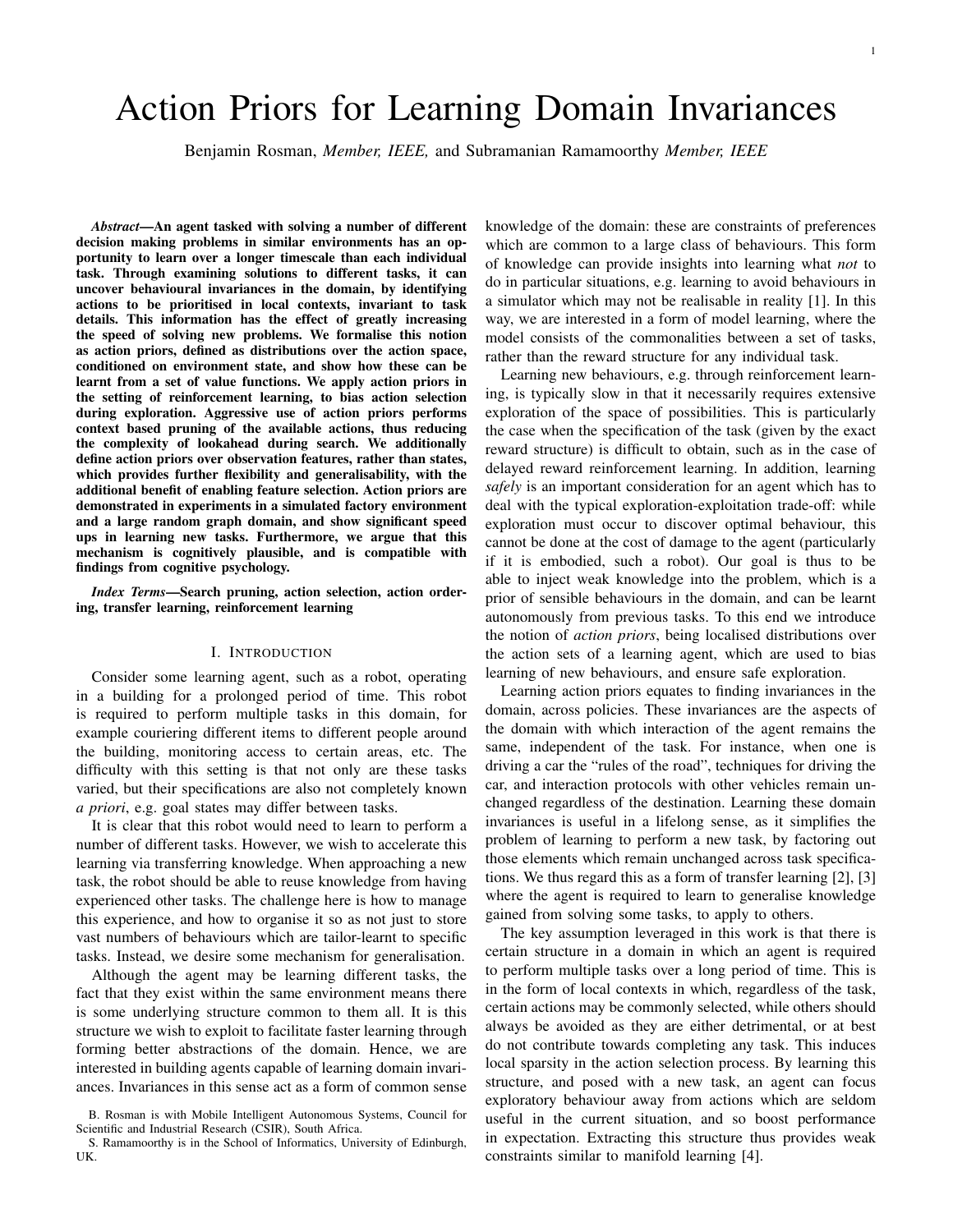Action priors thus allow a decision making agent to bias exploratory behaviour towards actions that have been useful in the past in similar situations, but different tasks. This formalism also provides a platform which can be used to inject external information into the agent, in the form of teaching.

We pose this framework in a reinforcement learning context, but note it is applicable to other decision making paradigms. Indeed, we argue in Section V that this resembles techniques which humans are believed to invoke in order to facilitate decision making under large sets of options [5]. Our approach is generally applicable to domains with two properties:

- The domain must support multiple tasks, with related structure (described further in Section II).
- The action set of the agent must be large, for prioritising actions to provide benefit (see experiments in Section IV).

## *A. Contributions*

The problem addressed in this paper is that an agent learning to perform a range of tasks in the same domain is essentially relearning everything about the domain for every new task, and thus learning is slow. We seek a middle ground between model-based and model-free learning, where a model of the regularities in behaviours within a domain can be acquired.

Our approach to tackling this problem is to extract the invariances in the domain from the set of tasks that the agent has already solved. This is related to the notion of extracting *affordances* from the domain, discussed further in Section VI. These invariances are termed action priors, and provide the agent with a form of prior knowledge which can be injected into the learning process for new tasks.

Additionally, we show

- an alternative version of the action priors which is suitable for changing domains and partial observability,
- a method for selecting domain features so as to maximise the effect of these priors,
- that action priors are based on mechanisms which are cognitively plausible in humans.

#### *B. Paper Structure*

This paper is structured as follows. We introduce our core innovation, action priors, in Section II. We then discuss how action priors can be used in scenarios where the structure of the domain changes, and use this reformulation to perform feature selection in Section III. We demonstrate our methods in experiments in Section IV, and discuss the relation of our approach to psychological findings in human behaviour in Section V. Finally, we present related work in Section VI.

#### II. ACTION PRIORS

#### *A. Preliminaries*

In keeping with the standard formalism of reinforcement learning, let an environment be specified by a Markov Decision Process (MDP). An MDP is defined as a tuple  $(S, A, T, R, \gamma)$ , where  $S$  is a finite set of states,  $A$  is a finite set of actions which can be taken by the agent,  $T : S \times A \times S \rightarrow [0, 1]$  is the state transition function where  $T(s, a, s')$  gives the probability

of transitioning from state  $s$  to state  $s'$  after taking action  $a$ ,  $R: S \times A \rightarrow \mathbb{R}$  is the reward function, where  $R(s, a)$  is the reward received by the agent when transitioning from state s with action a, and  $\gamma \in [0, 1]$  is a discount factor.

A Markovian policy  $\pi : S \times A \rightarrow [0,1]$  for an MDP is a distribution over state-action space. The return, generated from an episode of running the policy  $\pi$  is the accumulated discounted reward  $\bar{R}^{\pi} = \sum_{k} \gamma^{k} r_{k}$ , for  $r_{k}$  being the reward received at step  $k$ . The goal of a reinforcement learning agent is to learn an optimal policy  $\pi^* = \arg \max_{\pi} \overline{R}^{\pi}$ which maximises the total expected return of the MDP, where typically  $T$  and  $R$  are unknown.

Many approaches to learning an optimal policy involve learning the value function  $Q^{\pi}(s, a)$ , giving the expected return from selecting action  $\alpha$  in state  $s$  and thereafter following the policy  $\pi$  [6]. Q is typically learnt by iteratively updating values using the rewards obtained by simulating trajectories through state space, e.g. Q-learning [7]. A greedy policy can be obtained from a value function defined over  $S \times A$ , by selecting the action with the highest value for any given state.

# *B. State Based Action Priors*

We define a domain by the tuple  $D = (S, A, T, \gamma)$ , and a task as the MDP  $\tau = (D, R)$ . In this way we factorise the environment such that the state set, action set and transition functions are fixed for the whole domain, and each task varies only in the reward function. Given an arbitrary set of tasks  $\mathcal{T} = {\tau}$  and their corresponding optimal policies  $\Pi = {\pi^*_{\tau}}$ , we wish to learn for each state  $s \in S$  its action priors  $\theta_s(A)$ : a distribution over the action set, representing the probability of each action in  $A$  being used in an optimal policy in the state  $s$ , aggregated over tasks. This is then, in subsequent tasks, used to prioritise the actions in each state.

The idea is that by considering a set of policies, each selecting actions in a state s according to different distributions, one can gain insights into properties of s. These insights are in terms of the "usefulness" of different actions in that state<sup>1</sup>. For example, if one action is favoured by all policies when in s, then that action could be considered as very useful in s, and should be favoured during exploration in subsequent tasks. Conversely, if an action is not selected by any policy in s, then that action is likely to have negative consequences, and should be avoided. This notion thus informs weak constraints on policies at s, in that an action not selected by previous policies should not be prioritised in solving future tasks.

To provide further intuition, we say that an action  $a_1$  is preferable to an action  $a_2$  in a state s, if  $a_1$  is used in s by a larger number of optimal policies than  $a_2$ . The setting in which we study the phenomenon of accelerated learning in a lifelong sense is that the tasks seen so far are sampled from a distribution of all possible tasks, and are representative of that task space. By examining the optimal policies that arise from multiple tasks in the same domain, we aim to learn about the structure of the underlying domain, in terms of identifying local behaviours which are invariant across tasks.

<sup>1</sup>This "usefulness" is defined in terms of the utility of that action over a bank of different tasks. This is formalised in Equation (3).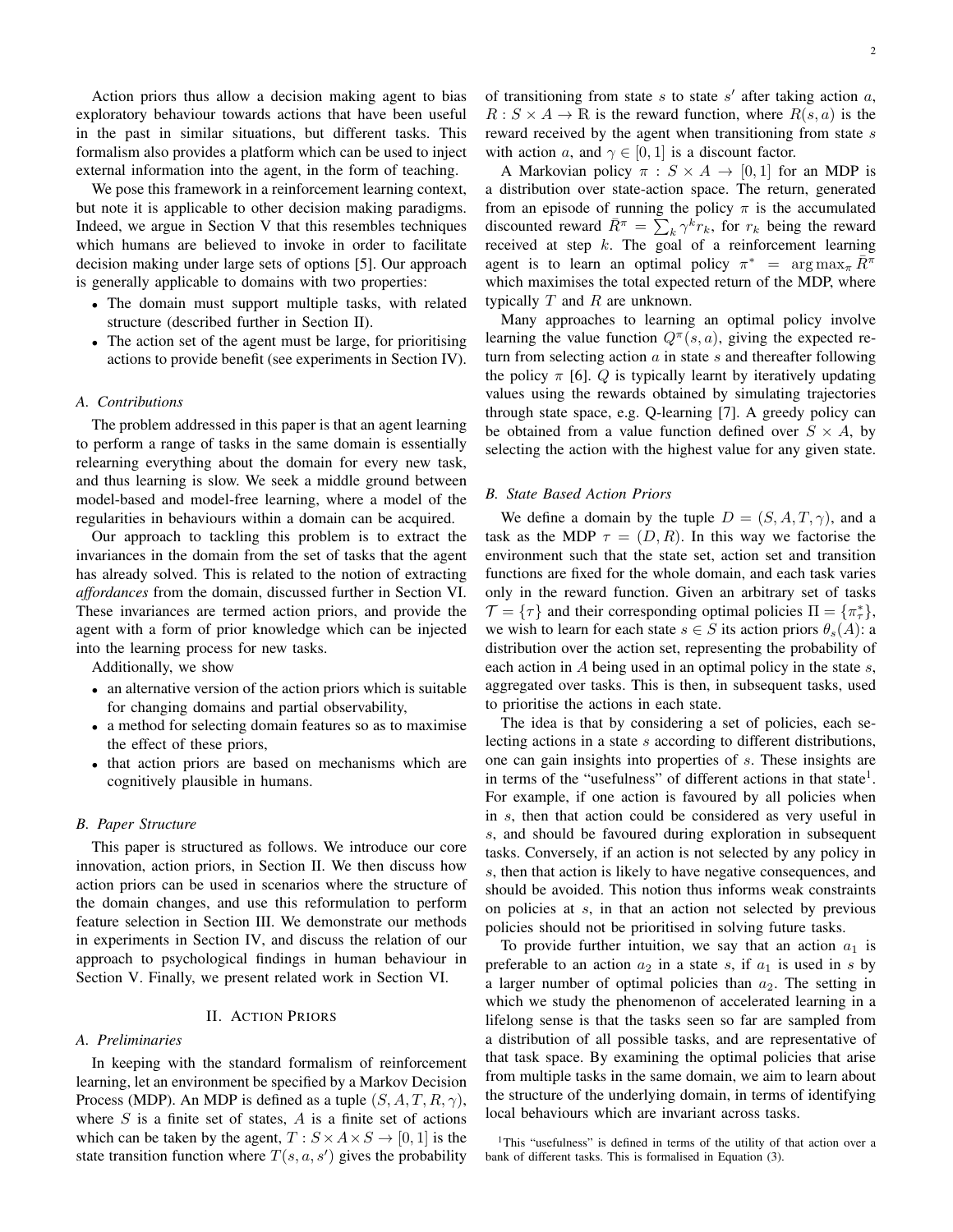*1) Combining Policies to Learn Priors:* Consider the setting in which the agent has prolonged experience in the domain D. This means the agent has solved a set of tasks in  $D$ , and we use the resulting set of optimal policies to extract the action priors as a form of structural information about the domain.

For each state  $s \in S$ , we model the action priors  $\theta_s(A)$  as a distribution over the action set A, describing the usefulness of each action in optimally solving the tasks in  $\mathcal T$  using the policies  $\Pi$ . To do so, we first define the utility of an action  $a$ in a state s under a policy  $\pi$  as a boolean variable describing whether or not a was optimal in s using  $\pi$ . Formally,

$$
U_s^{\pi}(a) = \delta(\pi(s, a), \max_{a' \in A} \pi(s, a')), \qquad (1)
$$

where  $\delta(\cdot, \cdot)$  is the Kronecker delta function:  $\delta(a, b) = 1$  if  $a = b$ , and  $\delta(a, b) = 0$  otherwise. As a result  $U_s^{\pi}(a) = 1$  if and only if a is the best (or tied best) action in s under  $\pi$ . This formulation of a utility function is used rather than  $Q(s, a)$ , as the values stored in  $Q(s, a)$  relate to the rewards allocated for the task that  $\pi$  solves. These values are thus relative, unlike those of  $U_s^{\pi}$  which provide a point-estimate of the value of an action in a state, and as such are comparable across policies for very different tasks a reward scales.

Now consider the utility  $U_s^{\Pi}(a)$  of an action a in a state s under a *policy library* Π. This value is the weighted sum,

$$
U_s^{\Pi}(a) = \sum_{\pi \in \Pi} w(\pi) U_s^{\pi}(a),\tag{2}
$$

where  $w(\pi) \in \mathbb{R}$  is a weight for the policy  $\pi \in \Pi$ . This weight factor allows us to include suboptimal policies in the formulation, by giving them lower weights.

The fact that  $\theta_s(A)$  is constructed from the policies solving a set of tasks  $\mathcal T$  raises the possibility that  $\mathcal T$  is not actually representative of the complete set of possible tasks in D. We counteract this by forming an augmented policy set  $\Pi^+$ , defined as  $\Pi^+ = \Pi \cup \pi_0$ , where  $\pi_0$  is the uniform policy:  $\pi_0(s, a) = \frac{1}{\|A\|}, \forall s \in S, a \in A$ . The utility of this policy is then  $U_s^{\pi_0}(a) = 1$ ,  $\forall s \in S, a \in A$ . In this case, the weight  $w(\pi_0)$  is representative of the likelihood of encountering a new task which has not been previously solved.

In the limit of increasing task variance, the probability of an action under the action priors tends to the true probability of being optimal in *any* task. This encapsulates the structure of the domain in terms of the probability of reaching an arbitrary goal from the current state. Then, if the agent is acting with no extra knowledge of the task, this distribution represents the best course of action which should be taken in any state.

Given a state  $s$ , for each action  $a$  the utility of that action  $U_s^{\Pi^+}(a)$  provides an estimate of the value of the state-action pair  $(s, a)$  in D under the augmented policy set. We thus choose actions according to these values. To select an action, we sample from a probability distribution  $\theta_s(A) = f(U_s^{\Pi^+}(A))$ , such that  $a \sim \theta_s(A)$ . There are many ways in which f may be defined, e.g.,

1) as a proportion:

$$
f(U_s^{\Pi^+}(A)) = f_p = \frac{U_s^{\Pi^+}(a)}{\sum_{a' \in A} U_s^{\Pi^+}(a')}
$$
\n2) as a Boltzmann softmax distribution:  
\n
$$
f(U_s^{\Pi^+}(A)) = f_s = \frac{\exp\{U_s^{\Pi^+}(a)\}}{\sum_{a' \in A} \exp\{U_s^{\Pi^+}(a')\}},
$$

3) as a draw from a Dirichlet distribution:  $f(U_s^{\Pi^+}(A)) = f_d \sim Dir(U_s^{\Pi^+}(a)).$ 

Throughout the remainder of this paper, we choose to model f as a Dirichlet distribution, although these all remain valid choices. We base this choice on the fact that as the conjugate prior of the multinomial distribution over the action set, the Dirichlet distribution can be interpreted as the belief in the probabilities of rival actions, given some prior observations of their occurrences. Furthermore, the mean of the Dirichlet distribution is its normalised parameters, which is exactly the proportion  $f_p$ , although the use of hyperpriors controls against overfitting. We also prefer both  $f_p$  and  $f_d$  to the softmax  $f_s$  as we hypothesise that in situations where a large number of prior policies have been encountered, small discrepancies in action counts could explode under the exponential term, and so some viable options would be explored considerably less than the prior advocates. Additionally, any 'max' function is unlikely to provide the same exploration convergence guarantees<sup>2</sup>.

We note that these particular choices of distributions are intended for discrete action sets. If the action space is continuous, for instance if an action is parametrised by a continuous parameter, then other distributions should be used<sup>3</sup>. Alternatively, the continuous space could be discretised into intervals of a desired granularity, and the method described in the rest of the paper then applies.

*2) Action Priors as a Dirichlet Distribution:* For each state s, draw the action priors  $\theta_s(A)$  from a Dirichlet distribution conditioned on s. The Dirichlet distribution is parametrised by concentration parameters  $(\alpha(a_1), \alpha(a_2), \ldots, \alpha(a_{\|A\|}))^T$  and so for each state s, we maintain a count  $\alpha_s(a)$  for each action  $a \in A$ . The initial values of  $\alpha_s(a) = \alpha_s^0(a)$  are known as the pseudocounts, and can be initialised to any value by the system designer to reflect prior knowledge. If these counts are the same for each action in a state, i.e.  $\alpha_s(a) = k$ ,  $\forall a \in A$ this returns a uniform prior, which results in each action being equally favourable in the absence of further information.

The pseudocounts  $\alpha_s^0(a)$  are a hyperprior which model prior knowledge of the tasks being performed by the agent. If the variance in the tasks is expected to be small, or alternatively a large number of training tasks are provided, then this hyperprior is set to a smaller value. However, if there is great diversity in the tasks, and the agent will not be expected to sample them thoroughly, then a larger hyperprior will prevent the action priors from over-generalising from too little data<sup>4</sup>.

We wish these counts to describe the number of times an action a was considered optimal in a state s, across a set of

<sup>4</sup>It can be shown that the convergence guarantees of Q-learning can be maintained by using the action priors with a non-zero hyperprior [8].

<sup>&</sup>lt;sup>2</sup>Empirical validation of this choice has been omitted for space reasons [8]. <sup>3</sup>As an example, one could use a Normal-gamma distribution (as a con-

jugate prior to a Gaussian distribution) in the same way we use a Dirichlet distribution: by specifying a hyperprior, and then using the optimal parameter values from the training tasks to update the model parameters. Online, draw a  $(\mu, \sigma)$  from this distribution, and use that Gaussian to draw an action parameter value. Depending on the range of these parameter values, they may need to be transformed with a logit function.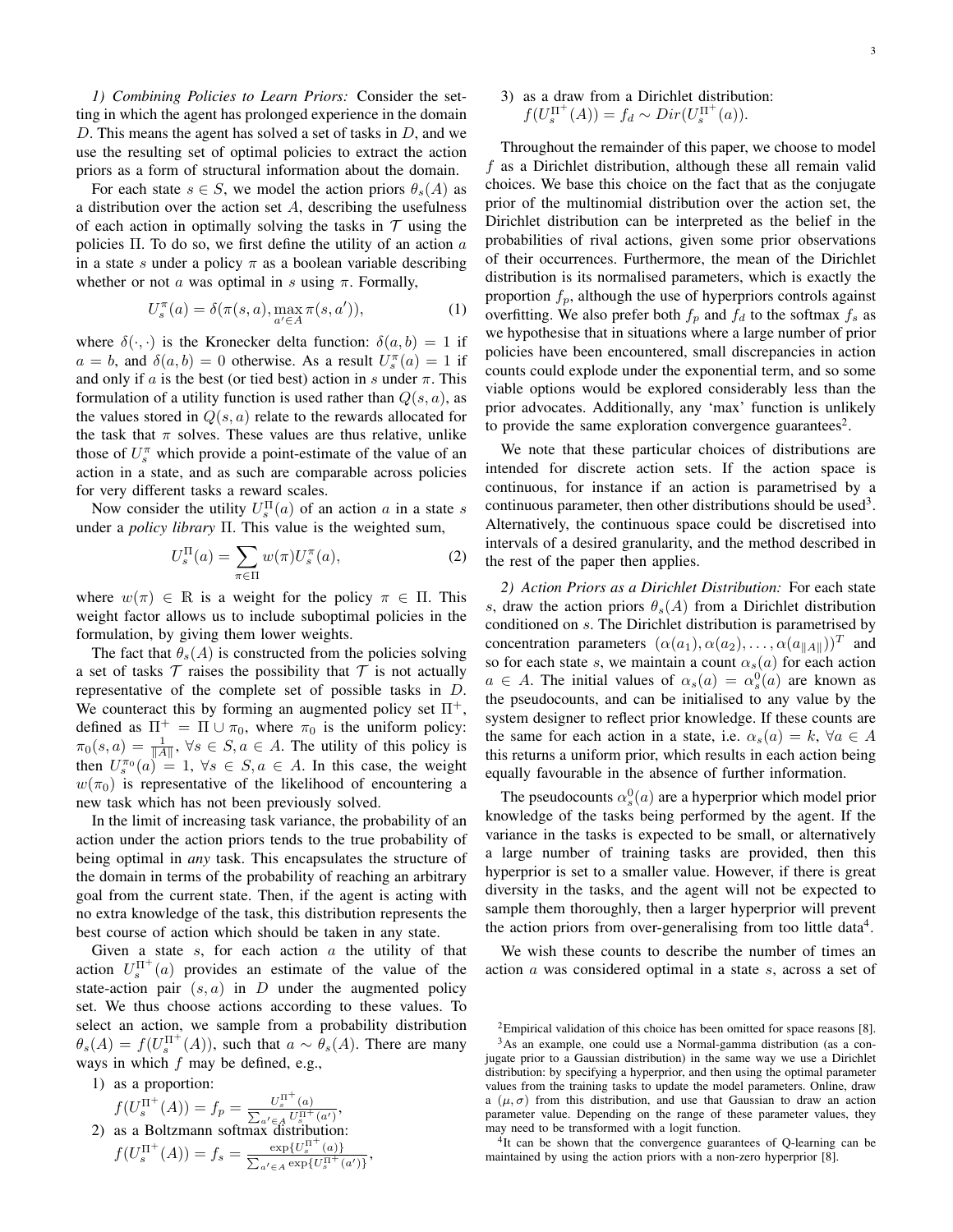

Fig. 1: Example action priors learned for  $5 \times 5$  maze worlds, from 50 random optimal Q-functions. Indicated directions in each cell have a non-zero probability mass, but in every cell the agent can execute any of four directional movements. Grey cells are obstacles, and white cells are free space.

policies Π. We thus set

$$
\alpha_s(a) = U_s^{\Pi^+}(a) = \sum_{\pi \in \Pi^+} w(\pi) U_s^{\pi}(a) \tag{3}
$$

$$
= \sum_{\pi \in \Pi} w(\pi) U_s^{\pi}(a) + \alpha_s^0(a). \tag{4}
$$

This provides a natural intuition for the counts as the weighted utility of  $\Pi$ , and the hyperprior is then  $\alpha_s^0(a) = w(\pi_0)$ .

Typically, one would not want to maintain a full library of policies. The  $\alpha$  counts can alternatively be learnt by the agent in an online manner as it learns the solutions to new tasks. In this way, when the agent solves some task  $\tau^{t+1}$ , the counts for each state-action pair can be updated by the values in  $\pi^{t+1}$ . This provides an online update rule for Equation (3) as

$$
\alpha_s^{t+1}(a) \longleftarrow \begin{cases} \alpha_s^t(a) + w(\pi^{t+1}) & \text{if } \pi^{t+1}(s, a) = \\ \max_{a' \in A} \pi^{t+1}(s, a') & \text{(5)} \\ \alpha_s^t(a) & \text{otherwise.} \end{cases}
$$

To obtain the action priors  $\theta_s(A)$ , sample from the Dirichlet distribution:  $\theta_s(A) \sim Dir(\alpha_s)$ . Note that  $\theta_s(A)$  is a probability distribution over A, and so  $\sum_a \theta_s(a) = 1, \forall s \in S$ .

Note that in Equation (5) we increment the  $\alpha$  counts by  $w(\pi^{t+1})$ , rather than the probability  $\pi^{t+1}(s, a)$ . This enumerates the actions used by the different policies, rather than simply averaging the effects of the actions taken by the individual policies, which could result in the agent being drawn towards a local optimum in state space, by one policy dominating others. Instead we weight each action by the number of independent tasks which require the selection of that particular action, which is then used as a prior probability of that action choice in that state over all tasks in the domain.

Figure 1 demonstrates the result of using our method on  $5\times$ 5 maze worlds, extracted from policies which were the optimal solutions to 50 random navigation tasks. An arrow in a cell is drawn in a direction only if any mass was allocated to that direction by any policy. Note that this results in the "useful" actions of the domain, being the actions that do not cause collisions with obstacles. Action priors effectively reduce the set of actions from four in each cell to the subset which were used in the training tasks (55.26% and 63.16% of the full action sets respectively in the examples shown in Figure 1).

*3) Using the Action Priors:* An action prior provides the agent with knowledge about which actions are sensible in situations in which the agent has several choices to explore. As such, they are useful for seeding search in a policy learning process. Although this applies to any algorithm which takes exploration steps as is typical in reinforcement learning, we demonstrate this modified exploration process with an adaptation of traditional Q-learning [6], called  $\epsilon$ -greedy Q-

learning with State-based Action Priors ( $\epsilon$ -QSAP) [9], shown in Algorithm 1. Note, in this algorithm,  $\alpha^Q \in [0,1]$  denotes the learning rate, and should not be confused with the Dirichlet distribution counts  $\alpha_s(a)$ . The parameter  $\epsilon \in [0, 1]$  controls the trade-off between exploration and exploitation. Both  $\alpha^Q$  and  $\epsilon$  are typically annealed after each episode.

Algorithm 1  $\epsilon$ -greedy Q-learning with State-based Action Priors  $(\epsilon$ -QSAP)

| <b>Require:</b> action prior $\theta_s(a)$ |                                                                                                                                                            |
|--------------------------------------------|------------------------------------------------------------------------------------------------------------------------------------------------------------|
|                                            | 1: Initialise $Q(s, a)$ arbitrarily                                                                                                                        |
|                                            | 2: for every episode $k = 1K$ do                                                                                                                           |
| 3:                                         | Choose initial state s                                                                                                                                     |
|                                            | 4: repeat                                                                                                                                                  |
|                                            | $a \longleftarrow \begin{cases} \arg \max_a Q(s,a), & \text{w.p. } 1-\epsilon \\ a \in \mathcal{A}, & \text{w.p. } \epsilon \theta_s(a) \end{cases}$<br>5: |
|                                            | 6: Take action $a$ , observe $r$ , $s'$                                                                                                                    |
|                                            | 7: $Q(s, a) \leftarrow Q(s, a) + \alpha^Q[r + \gamma \max_{a'} Q(s', a') -$                                                                                |
|                                            | Q(s,a)                                                                                                                                                     |
|                                            | 8: $s \leftarrow s'$                                                                                                                                       |
| 9:                                         | <b>until</b> $s$ is terminal                                                                                                                               |
|                                            | 10: end for                                                                                                                                                |
|                                            | 11: <b>return</b> $Q(s, a)$                                                                                                                                |

The difference between this and standard  $\epsilon$ -greedy Qlearning can be seen on line 5. This is the action selection step, consisting of two cases. The first case deals with exploiting the current policy stored in  $Q(s, a)$  with probability  $1 - \epsilon$ , and the second case with exploring other actions  $a \in A$  with probability  $\epsilon$ . The exploration case is typically handled by choosing the action uniformly from  $A$ , but instead we choose with probability based on the prior  $\theta_s(A)$  to shape the action selection based on what were sensible choices in the past.

The effect is that the agent exploits the current estimate of the optimal policy with high probability, but also explores, and does so with each action proportional to the number of times that action was favoured in previous tasks. This highlights the assumption that there is inherent structure in the domain which can be identified across multiple tasks.

We emphasise here that although this paper utilises action priors as an exploration policy within the context of Qlearning, this idea applies to a broader range of algorithms. In the general case, action priors may instead be used to provide an initial seed policy for a learning algorithm, or instead as a filter for selecting or ranking actions during learning.

#### III. PRIORS FROM OBSERVATIONS

In Section II-B, action priors were defined as distributions over actions, conditioned on the current state. In this section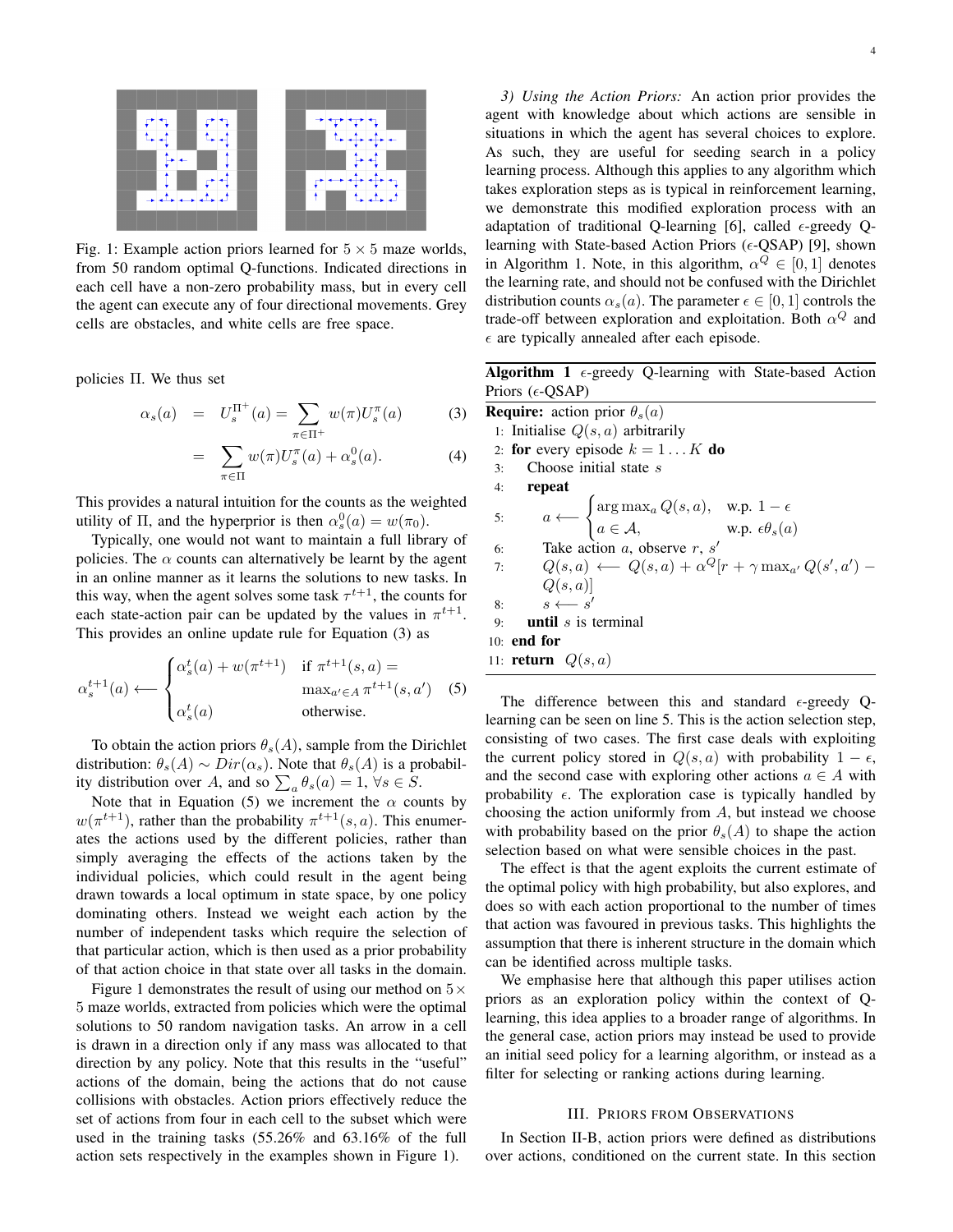we extend these definitions such that the action priors are instead conditioned on observations. There are several reasons for this representation change. The first is that the transition function  $T$  or even the state space  $S$  may not be task independent, and may instead differ between task instances. This may be the case, for example, when an agent is exploring buildings, and the layout of each differs. It is not sensible to condition action priors on states, if the connectivity of those states changes between task instances. Instead, the agent should condition action priors on observable features of the states – features which persist across tasks, even if state identities do not. This representation change therefore allows the action priors to generalise further, to tasks in related environments.

Alternatively, one may not always have full observability of the state, and so different states cannot be uniquely distinguished. This is the case in partially observable reinforcement learning problems [10] which typically require the solution of partially observable Markov decision processes (POMDPs). Full state information is not always accessible. Similarly, there may be states which have not been explored during training time, and so no action prior would be available for these states, which may be required at test time. In both these scenarios, it is again sensible to instead base the action priors on the observable features of the state. The observation based action priors thus transfer to unseen state and action combinations.

Basing action priors on observations rather than states changes the dependence of  $\theta$  from  $s \in S$  to  $\phi : S \longrightarrow \mathcal{O}$ , where  $\phi$  is the mapping from state space S to the observation space  $O$ . The observed features of s are thus described by  $\phi(s)$ . The state based priors can now be considered as a special case of observation based priors, with  $\phi(s) = s$ .

Note that we are not solving a partially observable problem, but are instead informing exploration based on some partial information signals. Using observations rather than exact state descriptions allows for more general priors, as the priors are applicable to different states with the same observations. This also enables pooling of the experience collected from different states with similar observations, to learn more accurate action priors. There is, however, a trade-off between this generality, and the usefulness of the priors. This trade-off depends on the observation features, and the amount of action information captured by these features. These, in turn, depend on properties of the task and domain. The more general the observation features, the less informative the action priors will be. On the other hand, the more specific these features are (up to exact state identification), the less portable they are to new states.

Both state and observation based action priors have their uses. For example, maze-like environments stand to benefit from a state based approach, where entire wings of the maze could be pruned as dead-ends, which is not possible based on observations alone. Alternatively, in a rich environment with repeated structure, training policies are less likely to have sufficiently explored the entire space, and so one may pool together priors from different states with the same observations.

#### *A. Using the Observation Based Priors*

Changing the variables on which the action priors are conditioned from states to observations replaces s with  $\phi(s)$  in Algorithm 1. When learning the action priors, Equations (5) and (3) are also still valid, by again replacing s with  $\phi(s)$ .

Similarly, the  $\alpha$  counts are learnt by the agent online from the previous optimal policies, and updated for each  $(\phi(s), a)$ pair whenever a new policy  $\pi^{t+1}$  is available:

$$
\alpha_{\phi(s)}^{t+1}(a) \leftarrow \begin{cases} \alpha_{\phi(s)}^t(a) + w(\pi^{t+1}) & \text{if } \pi^{t+1}(s, a) = \\ \max_{a'} \pi^{t+1}(s, a') \\ \alpha_{\phi(s)}^t(a) & \text{otherwise.} \end{cases}
$$
(6)

Thus  $\alpha_{\phi(s)}(a)$  is the number of times a was considered a good choice of action in any state s with observations  $\phi(s)$  in *any* policy, added to the pseudocounts  $\alpha_{\phi(s)}^0(a)$ . The corresponding closed form of Equation (6) given a set of policies  $\Pi$  is then:

$$
\alpha_{\phi(s)}(a) = \sum_{s \in [s]_{\phi}} \sum_{\pi \in \Pi} w(\pi) U_{\phi(s)}^{\pi}(a) + \alpha_{\phi(s)}^{0}(a), \quad (7)
$$

where  $U^{\pi}_{\phi(s)}(a) = \delta(\pi(\phi(s), a), \max_{a' \in A} \pi(\phi(s), a'))$ , and  $[s]_{\phi} = \{s' \in S | \phi(s) = \phi(s')\}$  represents the equivalence class of all states with the same observation features as state s. This additional summation occurs because in the general case, the priors from multiple states will map to the same observation based action priors.

To obtain the action priors  $\theta_{\phi(s)}(A)$ , again sample from the Dirichlet distribution:  $\theta_{\phi(s)}(A) \sim Dir(\alpha_{\phi(s)})$ .

## *B. Feature Selection*

The choice of the set of observational features is an open question, depending on the capabilities of the agent. Indeed, feature learning in general is an open and difficult question, which has been considered in many contexts, e.g. [11], [12]. The possible features include the state label (as discussed previously), as well as any sensory information the agent may receive from the environment. Furthermore, these features can include aspects of the task description, or recent rewards received from the environment.

As a result, in many domains, there could be a large set of observational features. The size of  $\Phi$ , the space of possible mappings, is exponential in the number of features. Given a feature space Φ, we are interested in identifying the optimal feature set  $\phi^* \in \Phi$ , which provides abstraction and dimensionality reduction, with a minimal loss of information in the action prior. Finding such a  $\phi^*$  allows for the decomposition of the domain into a set of *capabilities* [13], being recognisable and repeated observational contexts, with minimal uncertainty in the optimal behavioural responses, over the full set of tasks.

Let a feature  $f_i$  be a mapping from a state to a set of values  $f_i^1 \cdots f_i^{K_i}$ . Let  $\phi$  be a set of these features. We abuse notation slightly and for a particular feature set  $\phi_i$  we enumerate the possible settings of all its constituent features, such that  $\phi_i =$  $\phi_i^j$  means that the features in  $\phi_i$  are set to configuration j, where these configurations are uniquely ordered such that  $j \in$  $[1, K_{\phi_i}]$ , where  $K_{\phi_i} = \prod_q K_q$  is the total number of possible feature configurations, q runs over the features of  $\phi_i$ , and  $K_q$ is the number of settings for feature  $q$ .

Our goal is to find the feature set which can prescribe actions with the most certainty. To this end, define the average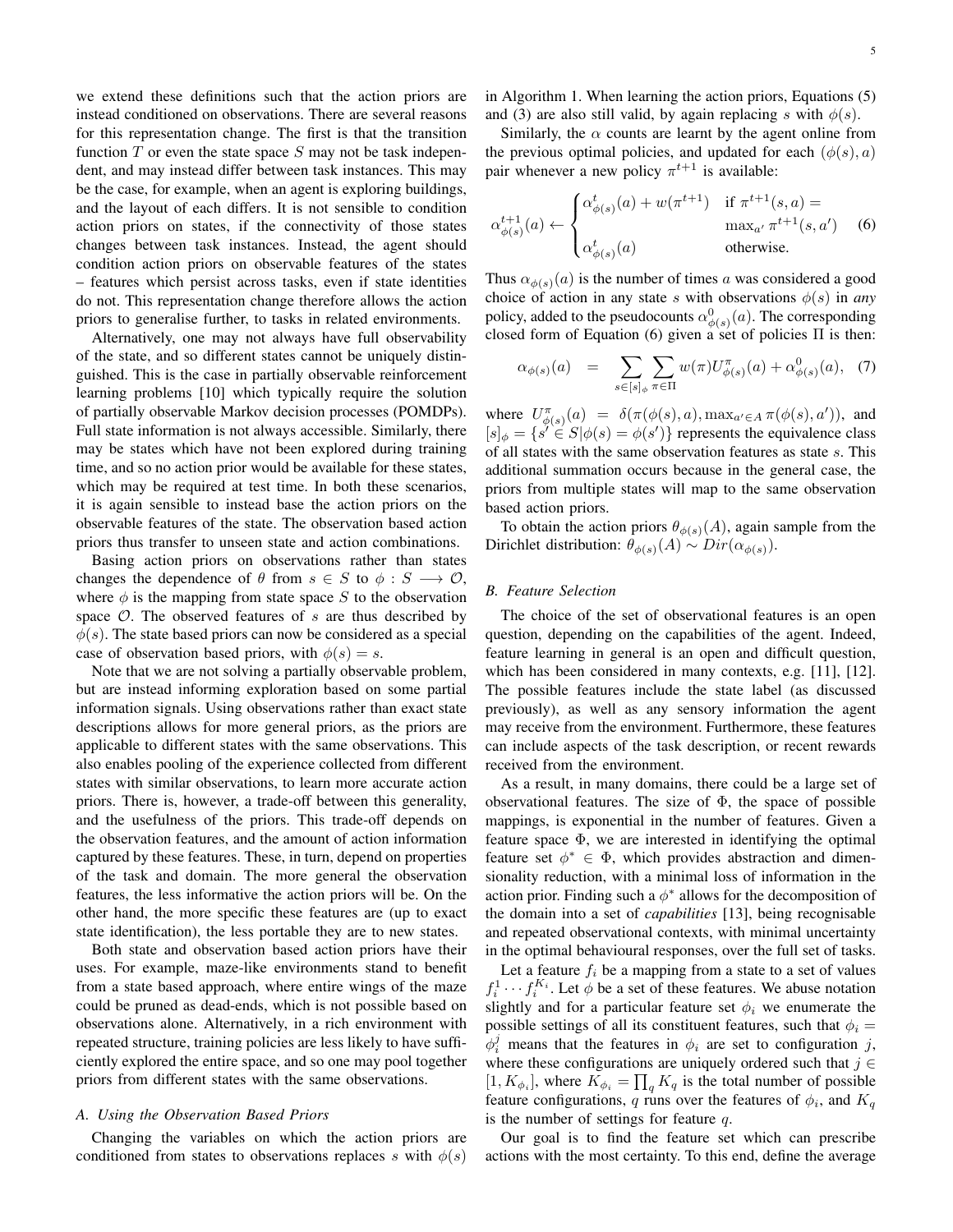entropy of an action a under a particular feature set  $\phi$  as

$$
\bar{H}_{\phi}(a) = \sum_{j=1}^{K_{\phi}} P(\phi^j) H[P(a|\phi^j)], \qquad (8)
$$

where  $P(a|\phi^j) = \theta_{\phi^j}(a)$  is the value of the action prior for a particular set of feature values,  $P(\phi^j)$  is the prior probability of that set of feature values, estimated empirically from data as <sup>P</sup>  $\frac{\sum_a \alpha_{\phi}(\alpha)}{\sum_i \sum_a \alpha_{\phi}(\alpha)}$ , and  $H[p] = -p \log_2 p$  is the standard entropy. The prior  $P(\phi^j)$  weights each component distribution by the probability of that feature combination arising in the data.

By summing the average entropy for each action, we define the entropy of the action set A under a feature set  $\phi$  as

$$
H_{\phi} = \sum_{a \in A} \bar{H}_{\phi}(a) \tag{9}
$$

The optimal feature set is that which minimises the action set entropy. This is thus analogous to the information invariance which is present in the observations of the agent [14]. There is however a caveat with this simple minimisation. The more features are included in the feature set, the sparser the number of examples for each configuration of feature values. We therefore regularise the minimisation, by optimising for smaller feature sets through the application of a penalty based on the number of included features. Finding the optimal feature set  $\phi^*$  is thus posed as solving the optimisation problem

$$
\phi^* = \arg \min_{\phi \in \Phi} [H_\phi + c \|\phi\|] \tag{10}
$$

where  $\|\phi\|$  is the number of features in  $\phi$ , and c is a parameter which controls for the weight of the regularisation term.

The major problem is that the number of possible feature sets is exponential in the number of features, and so we instead focus on an approximation for selecting the best set of features. This is shown in Algorithm 2, which returns the approximate minimal feature mapping  $\tilde{\phi}^* \simeq \phi^*$ . The key assumption is that each feature f affects the entropy of  $\theta_{\phi}(A)$  independently. For each feature f from the full feature set  $\phi_{full}$ , we marginalise over that feature and compute the entropy of the remaining feature set. Each of these  $\|\phi_{full}\|$  individual entropy values is compared to the entropy of the full set  $H_{\phi_{full}}$ . The greater the increase in entropy resulting from the removal of feature f, the more important f is as a distinguishing feature in the action prior, as the addition of that feature reduces the overall entropy of the action prior distribution. The feature set chosen is then the set of all features which result in an entropy increase greater than some threshold  $\omega$ .

This independence assumption implies that it is not the case that the importance of some features are conditional on the values of others. This assumption is more likely to hold when the features are already the result of processing, rather than raw sensory input. This could be addressed by considering a feature to be a concatenation of several dependent variables. Alternatively, in the case of dependent features, the optimisation problem in Equation (10) could be solved directly.

In order to use this method for feature selection from a rich data source, such as a vision system, two primary modifications would be required. Firstly, image processing is

# Algorithm 2 Independent Feature Selection

**Require:** feature set  $\phi_{full}$ , entropy increase threshold  $\omega$ 1: Compute  $H_{\phi_{full}}$  by Equation (9) 2: for every feature f in  $\phi_{full}$  do 3:  $\phi_{-f} \longleftarrow \phi_{full} \setminus f$ 4: Compute  $H_{\phi_{-f}}$  by Equation (9) 5:  $\Delta_f \leftarrow H_{\phi_{-f}} - H_{\phi_{full}}$ 6: end for 7:  $\tilde{\phi}^* \longleftarrow \{f \in \phi_{full} | \Delta_f \geq \omega\}$ 8: return  $\phi^*$ 

required of the input data to form hypothesis features. This could be done by identifying common structure in the data (see, e.g. [13]). Secondly, this feature selection procedure could be used during online operation of the agent, which allows for continued re-evaluation of feature importance [15].

The increased generality from using observations draws from the intuition that certain behaviours only make sense in the context of particular sensory features. If there is a high entropy in which actions should be taken in the context of a particular observation, then there are two possible reasons for this: 1) it may be the case that different tasks use this context differently, and so without conditioning action selection on the current task, there is no clear bias on which action to select, or 2) it may be that this observation is not informative enough to make the decision, providing scope for feature learning. This distinction can only be made in comparison to using the maximal feature set, as the most informative set of observation features. Without ground truth state information, this can only be ascertained through learning. If the observations are not informative enough, then this suggests that additional features would be useful, providing the agent with the opportunity for trying to acquire new features.

#### IV. EXPERIMENTS

#### *A. The Factory Domain*

The first domain used in these experiments is the factory domain, which is an extended navigation domain involving a mobile manipulator robot placed on a factory floor. The factory layout consists of an arrangement of walls through which the robot cannot move, with some procurement and assembly points placed around the factory. Additionally there are express routes demarcated on the ground, which represent preferred paths of travel, corresponding to regions where collisions with other factory processes may be less likely. The domain used in these experiments is shown in Figure 2a.

The robot has an action set consisting of four movement actions (*North*, *South*, *East* and *West*), each of which move the robot in the desired direction, provided there is no wall in the destination position, a *Procure* action, and an *Assemble* action. *Procure* used at procurement point *i*, provides the robot with the materials required to build component i. *Assemble* used at assembly point  $i$ , constructs component  $i$ , provided the robot already possesses the materials required for component i.

A task is defined as a list of components which must be assembled by the robot. The domain has 9 components, and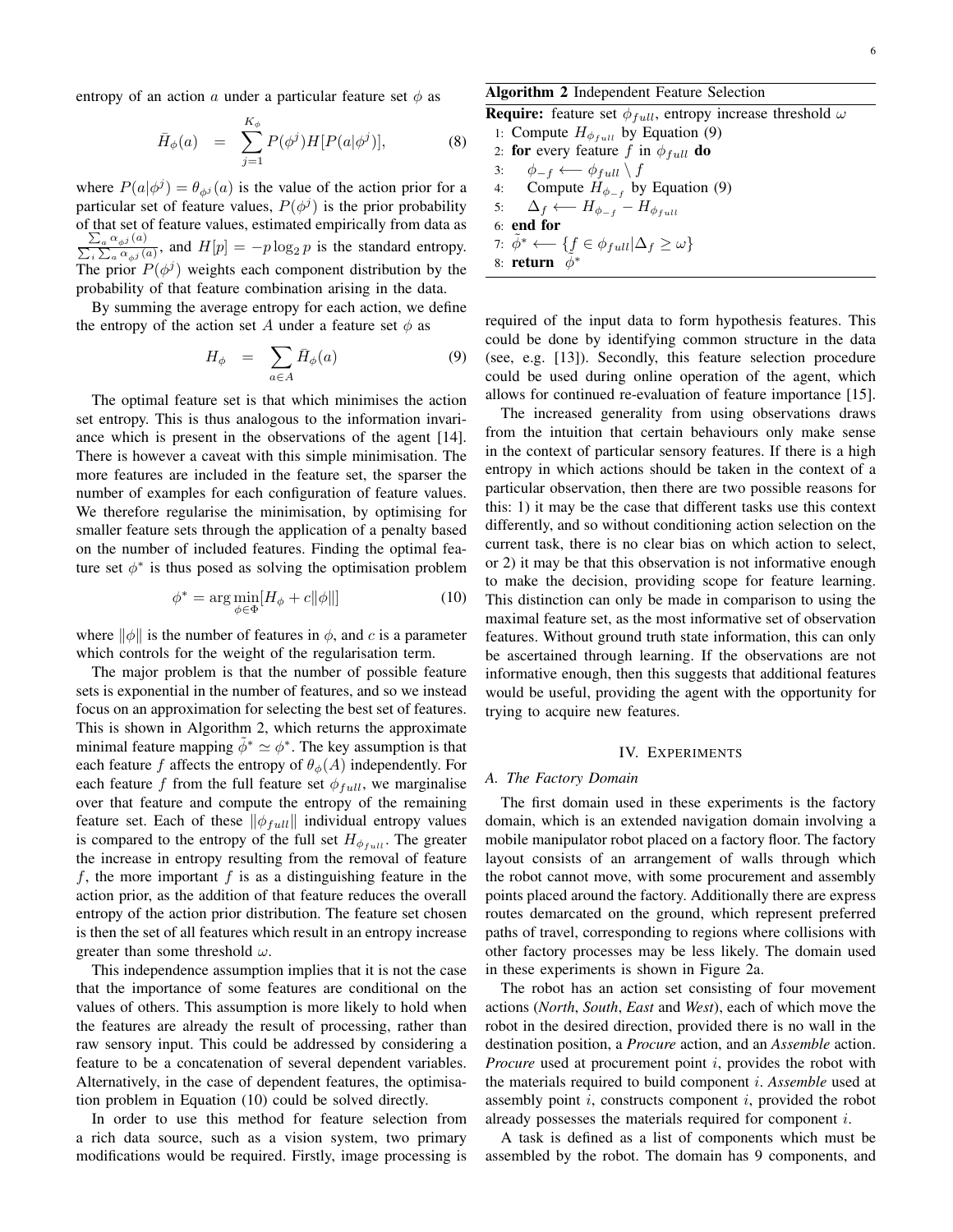

Fig. 2: (a) Factory domain used in the first experiments. Grey cells are obstacles, white cells are free space, green cells are procurement points, red cells are assembly points, and cyan cells are express routes. (b) Caricature of the graph domain used in the final experiments, showing clusters of nodes with dense intra-cluster and sparse inter-cluster connections.

so this list can range in length from 1 to 9, giving a total of  $2<sup>9</sup> - 1$  different tasks. Task rewards are defined as follows. All movement actions give a reward of  $-2$ , unless that movement results in the robot being on an express route, for a reward of −1. Collisions are damaging to the robot and so have a reward of −100. *Procure* at a procurement point for an item in the task definition which has not yet been procured gives a reward of 10. *Procure* anywhere else in the domain yields −10. *Assemble* at an assembly point for an item in the list which has already been procured but not assembled gives 10, and any other use of the *Assemble* action gives −10. Successful completion of the task gives 100 and the episode is terminated.

This domain provides a number of invariances which could be acquired by the robot. Locally, these include avoiding collisions with walls, preferring express routes to standard free cells, and not invoking a *Procure* or *Assemble* action unless at a corresponding location. As all tasks are defined as procuring and assembling a list of components, this additionally provides scope for learning that regardless of the components required, the robot should first move towards and within the region of procurement points until all components have been procured, after which it should proceed to the region of assembly points.

## *B. Results with State Action Priors*

The results in Figure 3, which compares the performance per episode of a learning agent using a set of different priors, demonstrates that using action priors reduces the cost of the initial phase of learning, which is largely concerned with coarse scale exploration. In this case, the loss incurred in the early episodes of learning is dominated by the fact that the agent explores in the wrong directions, rather than performs invalid or ill-placed actions. This figure also shows comparative performance of Q-learning with uniform priors (i.e. "standard" Q-learning), as well as with two different hand specified priors; an "expert" prior and an "incorrect" prior.

The "expert" prior is defined over the state space, to guide the agent towards the procurement area of the factory if the agent has any unprocured items, and to the assembly area otherwise. This prior was constructed by a person, who was required to specify the best direction for each state in the

domain. We note that this prior is tedious to specify by hand, as it involves an expert specifying preferred directions of motion for the entire state space of the agent (number of states in the factory  $\times$  number of different item configurations). Note that, although the performance is very similar, this prior does not perform as well as the learnt prior, likely due to a perceptual bias on behalf of the expert's estimation of optimal routing. We also compare to an "incorrect" prior. This is the same as the expert prior, but we simulate a critical mistake in the understanding of the task: when the agent has unprocured items, it moves to the assembly area, and otherwise to the procurement area. This prior still provides the agent with an improvement in the initial episodes of uniform priors, as it contains some "common sense" knowledge including not moving into walls, moving away from the start location, etc. Q-learning is still able to recover from this error, and ultimately learn the correct solution.



Fig. 3: Comparative performance between Q-learning with uniform priors, with state based action priors learned from 35 random tasks, and with two different pre-specified priors (see text for details), averaged over 15 runs. Each task was to assemble 4 components, selected uniformly at random. The shaded region represents one standard deviation.

Figure 4 shows the speed up advantage in learning a set of  $N = 40$  tasks, starting from scratch and then slowly accumulating the prior from each task, against learning each task from scratch. This case is for a simple version of the task, which involved procuring and assembling a single item. As a result, all task variants are likely to have been encountered by the time the agent is solving the final tasks.

On the other hand, Figure 5 shows that a similar effect can be observed for the case of a more complicated task, requiring the assembly of 4 randomly selected items. In this case, even by the time the learning agent has accumulated a prior composed from 40 tasks, it has only experienced a small fraction of the possible tasks in this domain. Despite this, the agent experiences very similar benefits to the single item case.

# *C. Results with Observation Action Priors*

In order to demonstrate the effect of using the observation action priors, we present a modification of the factory domain. Recall that as state action priors define distributions over each state of the domain, they cannot be robustly ported between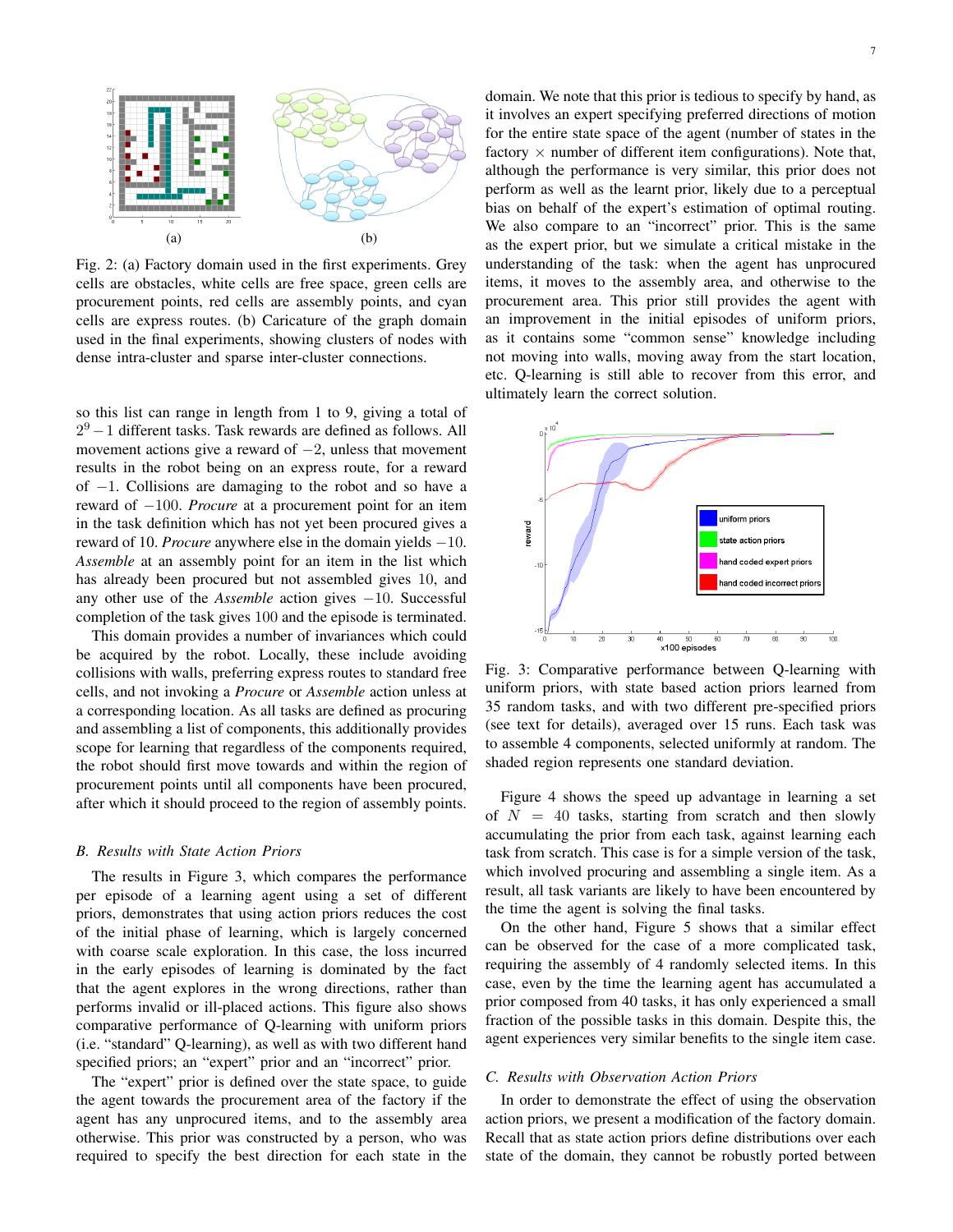

Fig. 4: Comparative performance between Q-learning with uniform priors, and with state based action priors accumulated from an increasing number of tasks (0 to 40). These curves show the average reward per episode averaged over 10 runs, where the task was to assemble 1 random component. The "optimal" line is average performance of an optimal policy. The shaded region represents one standard deviation.



Fig. 5: Comparative performance between Q-learning with uniform priors, and with state based action priors accumulated from an increasing number of tasks (0 to 40). These curves show the average reward per episode averaged over 10 runs, where the task was to assemble 4 random components. The "optimal" line is average performance of an optimal policy. The shaded region represents one standard deviation.

similar domains. On the other hand, as observation action priors are based on local features rather than global state information, this information is more portable, albeit possibly less informative. The modified factory domain provides a testbed to demonstrate this point.

The modified domain stipulates that the factory floor layout changes for each different task. This corresponds to either the learning agent moving between different factories, or the fact that the obstacles, procurement and assembly points may be mobile and change with some regularity (e.g. whenever a new delivery is made). Each factory floor consists of a  $3 \times 3$  lattice

of zones, each of which is  $6 \times 6$  cells. There is an outer wall, and walls in between every two zones, with random gaps in some (but not all) of these walls, such that the entire space is connected. Additionally, each zone contains randomly placed internal walls, again with connectivity maintained. Two zones are randomly chosen as procurement zones, and two zones as assembly zones. Each of these chosen zones has either four or five of the appropriate work points placed at random. Examples of this modified domain are shown in Figure 6.



Fig. 6: Two instances of the modified factory domain. Grey cells are obstacles, white cells are free space, green cells are procurement points, and red cells are assembly points. The procurement and assembly points count as traversable terrain.

# *D. Feature Selection*

This modified domain has a different layout for every task. As a result, every task instance has a different transition function  $T$ . This is in contrast to the original factory domain, where each task differed only in reward function  $R$ . State based action priors can therefore not be expected to be as useful as before. We thus use observation priors, and although the choice of observation features remains open, we discuss four particular feature sets.

Figure 7 demonstrates the improvement obtained by using observation priors over state priors in this modified domain. Note here that the state priors still provide some benefit, as many of the corridor and wall placings are consistent between task and factory instances. Figure 7 shows the effect of four different observation priors:

- $\phi_1$ : two elements the type of terrain occupied by the agent, and a ternary flag indicating whether any items need to be procured or assembled.
- $\phi_2$ : four elements the types of terrain of the cells adjacent to the cell occupied by the agent.
- $\phi_3$ : six elements the types of terrain of the cell occupied the agent as well as the cells adjacent to that, and a ternary flag indicating whether any items need to be procured or assembled. Note that  $\phi_3 = \phi_1 \cup \phi_2$ .
- $\phi_4$ : ten elements the terrain of the  $3 \times 3$  cell grid around the agent's current position, and a ternary flag indicating whether any items need to be procured or assembled.

As can be seen, all four observation priors contain information relevant to the domain, as all provide an improvement over the baselines. There is however a significant performance difference between them, motivating the idea to use the priors for feature selection as discussed in Section III-B.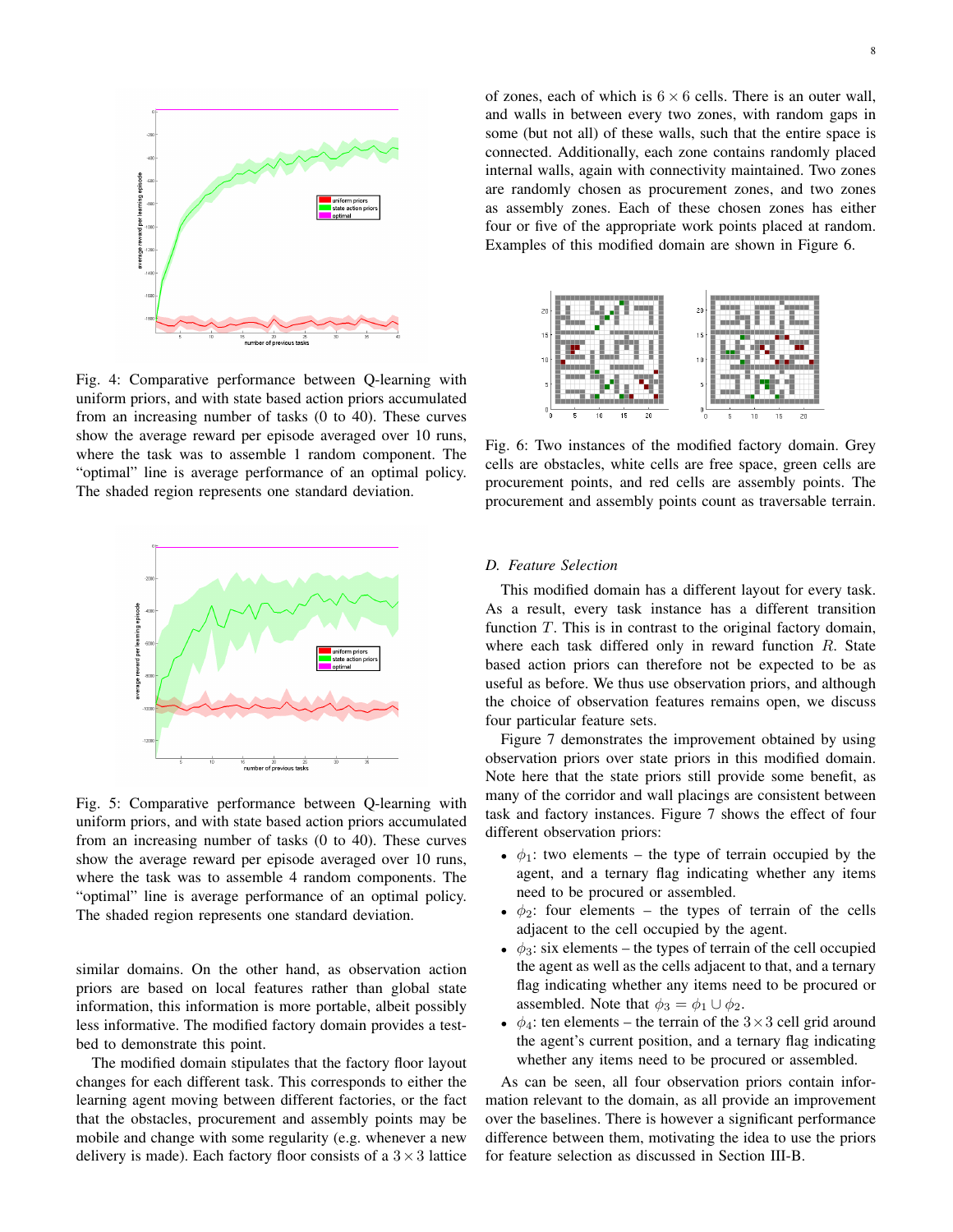

Fig. 7: Comparative performance in the modified factory domain between Q-learning with uniform priors, with state based action priors, and with four different observation based action priors:  $\phi_1$ ,  $\phi_2$ ,  $\phi_3$  and  $\phi_4$ . These curves show the average reward per episode averaged over 10 runs, where the task was to assemble 4 random components. In each case the prior was obtained from 80 training policies. The shaded region represents one standard deviation.

Surprisingly, Figure 7 shows that the most beneficial feature set is  $\phi_3$ , with  $\phi_2$  performing almost as well. The fact that the richest feature set,  $\phi_4$ , did not outperform the others seems counterintuitive. The reason for this is that using these ten features results in a space of  $4^9 \times 3$  observations, rather than the  $4^5 \times 3$  of  $\phi_3$ . This factor of 256 increase in the observation space means that for the amount of data provided, there were too few samples to provide accurate distributions over the actions in many of the observational settings.

We next identify the set of the most useful features using Algorithm 2, by iteratively removing the features which contribute the least to reducing the entropy of the action priors. Recall that when posed as an optimisation problem in Equation (10), the term  $c|\phi|$  was used as a regulariser to control for the effect of having too large a feature set: as seen in  $\phi_4$  in Figure 7. These results, shown in Figure 8, indicate that the relative importance for the ten features (all of which are present in  $\phi_4$ ) is consistent across the four feature sets. As expected, the  $\phi_4$ results indicate that the values of the cells diagonally adjacent to the current cell occupied by the agent are not important, as they are at best two steps away from the agent.

Surprisingly, neither the value of the cell occupied by the agent, nor the current state of the assembly carried by the agent are considered relevant. Consider the current state of assembly: this is already a very coarse variable, which only tells the agent that either a procurement or an assembly is required next. This is very local information, and directly affects only a small handful of the actions taken by the agent. Now consider the cell currently occupied by the agent. This indicates whether the agent is situated above an assembly or procurement point. Again, this is only useful in a small number of scenarios. Note that these features are still useful, as shown by the performance of  $\phi_1$  relative to state based priors or uniform priors.

What turns out to be the most useful information is the contents of the cells to the North, South, East and West of



Fig. 8: Feature importance of each feature in the four different observation based action priors:  $\phi_1$ ,  $\phi_2$ ,  $\phi_3$  and  $\phi_4$ . The spatial features are labeled as relative positions  $Y X$ , with  $Y \in \{(U)p,(M)$ iddle,  $(D)$ own and  $X \in$  $\{(L) eft, (M) iddle, (R) iqht \}$ . The feature Items is a flag, indicating if the agent still needs to assemble or procure any items.

the current location of the agent. These provide two critical pieces of information to the agent. Firstly, they mitigate the negative effects that would be incurred by moving into a location occupied by a wall. Secondly, they encourage movement towards procurement and assembly points. These then constitute the most valuable features considered in our feature sets. This observation is confirmed by the fact that  $\phi_2$ performs very similarly to  $\phi_3$ .

# *E. Human Elicited Priors*

A benefit of action priors is that they need not all be learnt from policies executed by the same agent. In this way, the priors can be accumulated from a number of different agents operating in the same space. Furthermore, trajectories can be demonstrated to the learning agent, perhaps by a human teacher, as a means of training. Figure 9 illustrates how human elicited action priors can be used to improve learning performance on a new task. In this case, solution trajectories were provided by a human for 40 randomly selected assembly tasks in the modified factory domain. It can be seen that the learning agent performs comparably to having full prior policies, even though only trajectories were provided.

The human supplied trajectories were not assumed to be optimal, but the human was assumed to be familiar enough with the task such that the loss incurred when compared to an optimal solution was bounded. This demonstrates that our action prior approach works even when the training data is suboptimal. We also note here that our method can be easily applied to a case where a number of human demonstrators supply trajectories. Any trajectories which are estimated to be poorer in quality could be weighted by a smaller value of  $w(\pi)$ , in Equation (3). Practically, a weight could be computed for each human which indicates the competence level of that human at the task, and all trajectories supplied by that human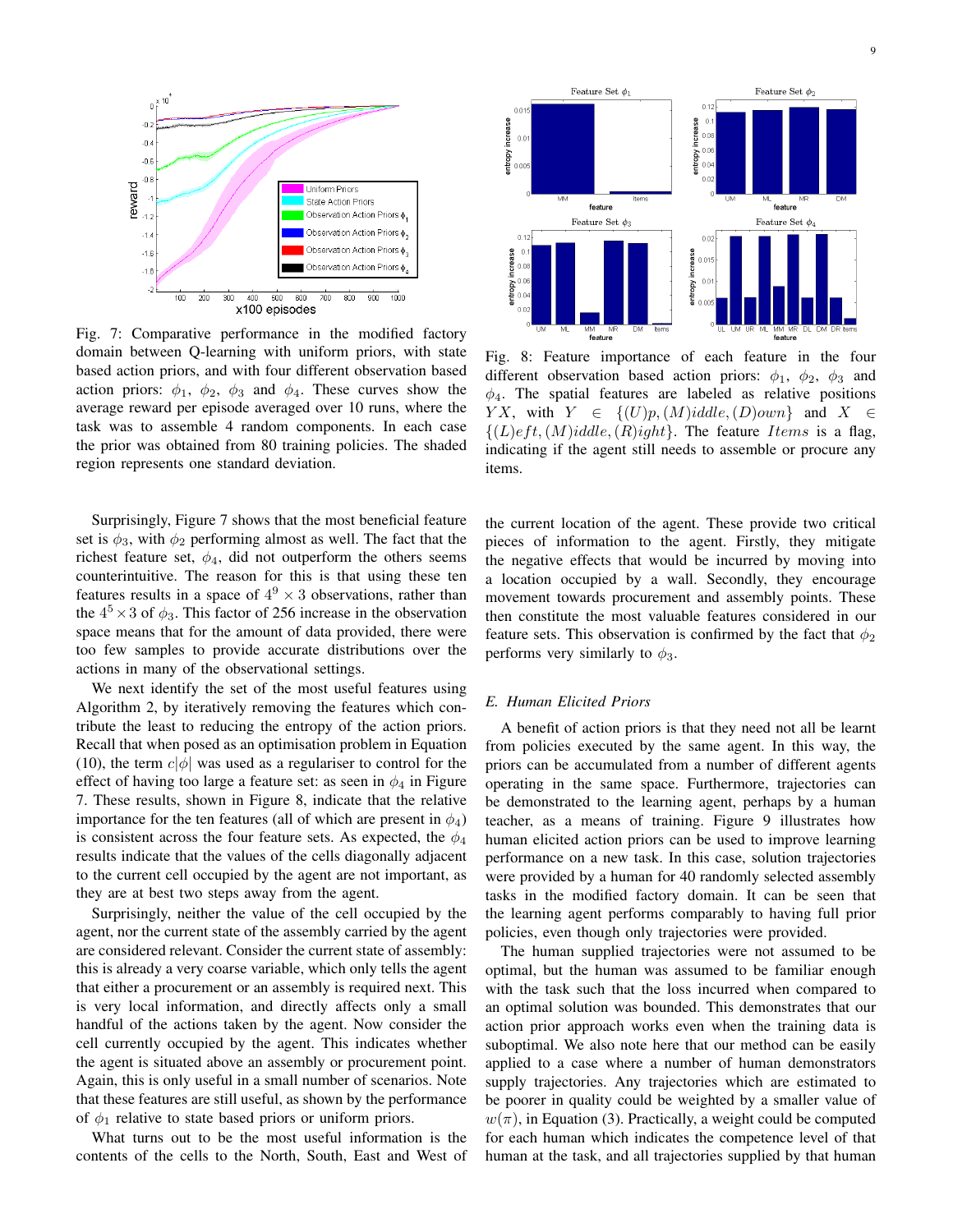

Fig. 9: Comparative performance in the modified factory domain between Q-learning with uniform priors, with *human elicited* observation based action priors, and with self trained observation based action priors. These curves show the average reward per episode averaged over 20 runs, where the task was to assemble 4 random components. In each case the prior was obtained from 40 training policies. The shaded region represents one standard deviation.

would be weighted accordingly. This approach would be useful for example in a crowdsourcing framework [22].

These results suggest that action priors can feasibly be obtained by human demonstration, and used to model human preferences in such a way as to guide the learning of an autonomous agent on a similar task.

#### *F. The Graph Domain*

We now introduce the graph domain, to show comparative performance on a domain with a very large action set. A random graph with 1,000 nodes is constructed, with 10 clusters of 100 nodes each. Intra-cluster connections are relatively dense, with any edge between two nodes in the same cluster existing with probability 0.1. On the other hand, inter-cluster connections are sparse, with a probability of 0.005 of two nodes being connected. A task is defined as the agent having to reach a particular node. The actions available to the agent are to attempt a move to any of the 1,000 nodes: this will succeed only if an edge exists between those nodes (with a reward of  $-1$ ), and otherwise fail with a reward of  $-5$ . Reaching the goal node terminates the episode with a reward of 10. This domain is caricatured in Figure 2b.

In this large action set domain, as well as comparing performance between learning with action priors and with uniform priors, we compare to the use of probabilistic policy reuse (PRQ) [23]. This represents a state-of-the-art example of the family of methods which transfer knowledge by selecting the best of a library of policies to seed learning in the new task. PRQ couples Q-learning with a library of learnt policies (we use the same 20 optimal policies used in constructing the action priors) and uses these policies for exploration, keeping probabilities over the policy library to indicate task similarity and so potential for reuse. Because of the cluster structure of the graph, we expect this method to perform well, as there are representatives of each cluster in the library, which could

guide the new policy into the vicinity of its desired goal. However, from the results presented in Figure 10, we see while that PRQ benefits from greatly accelerated convergence over vanilla Q-learning, the knowledge it reuses essentially points the learning algorithm in the right direction. Even if a policy from the library guides the agent to a node in the same cluster as the true goal, this does not provide the agent with advice for navigating around the cluster.



Fig. 10: Comparative results on the graph domain between Q-learning with uniform priors, Q-learning with state action priors, and probabilistic policy reuse, showing (a) per episode reward, and (b) cumulative reward. Results are averaged over 20 random tasks.

In contrast, the information encapsulated by the action priors lacks the individual goal knowledge of a single policy in the library, but instead represents the domain invariances, which in this case are the graph edges. The lower performance observed in the initial episodes of Figure 10a is then the result of essentially navigating between different potential goal nodes, rather than learning the inherent structure of the domain.

## V. PRIORS IN HUMANS

As was shown in Section IV, action priors can provide substantial benefits to learning and decision making, through their ability to prune and prioritise action choices in a context dependent manner. This guides the search process towards solutions that are more likely to be useful, given past experience.

Making good decisions requires evaluating the effects of decisions into the future, so as to estimate the value of each choice. However, this is an expensive search process, as the number of possible futures is exponential in the number of choices to be made, with a branching factor given by the number of actions which can be taken at each point in time.

This is a problem shared by humans. When a person is faced with any planning problem, or any decision, this cannot be solved by evaluating all possible sequences of actions, for the aforementioned reason. It is thus assumed that some automatic pruning of human decision trees occur, and negative rewards (or punishments) seem to be particularly effective at inhibiting behaviours [16]. There is evidence to suggest that this pruning is Pavlovian in nature, particularly when exposed to a large negative feedback, and that this pruning is task independent. There is also much evidence to suggest that humans rely heavily on prior knowledge for decision making, although that process is not always conscious [17].

When making decisions which require a search through large and rich problem spaces, humans thus seem to select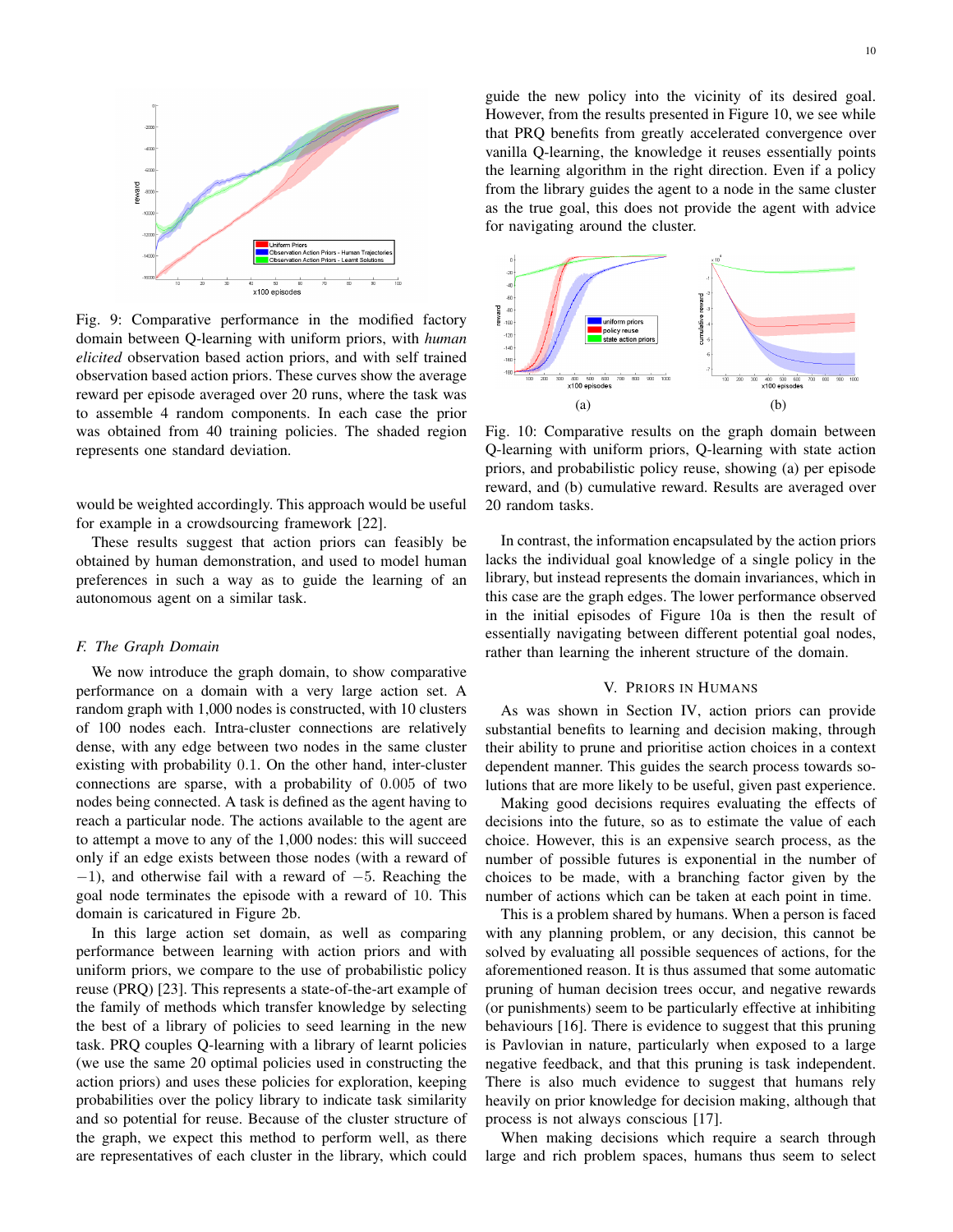a subset of the valid choices for further consideration. This is supported by long-standing results in psychology. For example, the game of chess has been used as a vehicle for exploring the theory of chunking [5]. A chunk refers to a recognisable set of features, which in this context is a local pattern on the chess board. Experiments were run on players of differing skill levels, testing their ability to recall and reconstruct sequences of briefly observed board positions, which were either drawn from real games or random. The results indicated that the more skilled a player, the larger the repertoire of such patterns they have stored in memory (estimated to be over 50,000 for expert players). Having additional information associated with these chunks would account for the ability of an expert to notice advantageous moves "at a glance" – essentially pruning away poor action choices, similarly to action priors<sup>5</sup>. This explicitly suggests that the expert is not just remembering a compressed version of all boards he has seen, but is pruning or selectively compressing parts where the value function does not change.

In this way, perceptual cues are easily recognised, and in turn they trigger actions, which could be thought of as an *intuition* of the current situation [19]. Unconscious early perceptual processes learn the relationships between the visual elements of a scene under inspection. These are invoked fast and in parallel, and act as a pre-processing step for later stages of cognition [20]. Template theory [21] extends this idea, by incorporating the idea of templates, which allow for open parameters to be present in recognisable patterns. Templates provide further semantic information which may be helpful in making action selection, again pruning and biasing the search process. It has been conjectured in multiple studies that "experts use the rapid recognition of complex patterns, mediated by perceptual templates, in order to efficiently constrain and guide their search for good moves" [20].

This interpretation corresponds to the semantics of action priors, allowing a search process to prioritise exploration based on recommended actions for a given context. Our approach also hypothesises and demonstrates how these priors may be gathered from experience. The overall effect is that if one does not know what action to take, given uncertainty in the task, it could be chosen according to the action prior, which represents common sense and intuition in the domain<sup>6</sup>. This bias can be used in instantaneous action selection to cause no immediate harm in the absence of more task specific knowledge.

## VI. RELATED WORK

The idea of learning priors over behaviours and using these to bias search is an important theme in various contexts. Notably, in problems where the policies are drawn from some parametric policy space, policy priors can be learnt over the space and used to generalise knowledge [24]. Importantly, in our work we do not assume a known model over policy space. In another thread, action pruning over the *entire* domain has been studied [25], rather than the case we consider which treats each state or observation individually. The effect is pruning away actions that are always harmful throughout the domain, but the pruning is not context-specific. Other work has explored incorporating a heuristic function into the action selection process to accelerate reinforcement learning [26], but this does not address the acquisition of these prior behaviours. That approach is also sensitive to the choice of values in the heuristic function, and requires setting additional parameters.

Our interpretation of action priors as distilling domain specific knowledge from a set of task instance specific behaviours is similar to the idea of dividing a problem (or set thereof) into an agent space and a problem space [27]. The agent space refers to commonalities between the problems, whereas the problem space is specific to each task. This formulation involves learning a reward predictor which, in a sense, can be used to guide action selection.

Where our approach reduces learning time by biasing and restricting the search over action space, similar benefits have been found by only searching over limited aspects of the *state* space, particularly in relational planning problems. Examples include reasoning only in terms of the subset of objects that are relevant for current planning purposes (relevance grounding) [12], or using variables to stand in for the objects relevant to the current actions (deictic references) [28]. This is similar to the way in which pruning is used in search, but we prune based on the expected utility of the action, estimated from its utility in the optimal policies for a set of previous tasks.

Options in hierarchical reinforcement learning are defined as temporally extended actions with initiation sets where they can be invoked, and termination conditions [29], [30]. Although there are similarities between learning the initiation sets of options and action priors, they are distinct in that an initiation set defines where the option *can physically be instantiated*, whereas an action prior describes regions where the option is *useful*. For example, while pushing hard against a door may always be possible, this level of force would be damaging to a glass door, but that choice would not be ruled out by options. Consequently, action priors not only augment options, but are beneficial when using large sets of options to mitigate the negative impact of exploration. Similarly, action priors are related to the idea of learning *affordances* [31], being action possibilities provided by some environment. These are commonly modelled as properties of objects, and can be learnt from experience (see e.g. [32]). Again, the ambitions of action priors are subtly different to that of affordances, as affordances model the notion of where an action *can* be applied, whereas an action prior describes whether or not it *should* be applied. Ideally, action priors should be applied over action sets which arise as the result of affordance learning.

One may alternatively reuse experience by decomposing a task into a set of subcomponents, learning optimal policies for these elements, and then piecing them together [33], possibly applying transforms to increase generality [34]. Action priors differ by discovering a subset of reasonable behaviours in each perceptual state, rather than one optimal policy, and thus can be used for a variety of different tasks in the same domain, although the policies must still be learned. As a result, action priors are complementary to this decomposition approach.

<sup>5</sup>As a demonstration of this concept in practice, see for example [18].

<sup>&</sup>lt;sup>6</sup>We do note that this notion of common sense is Markovian in nature, as it does not consider temporally extended behaviours.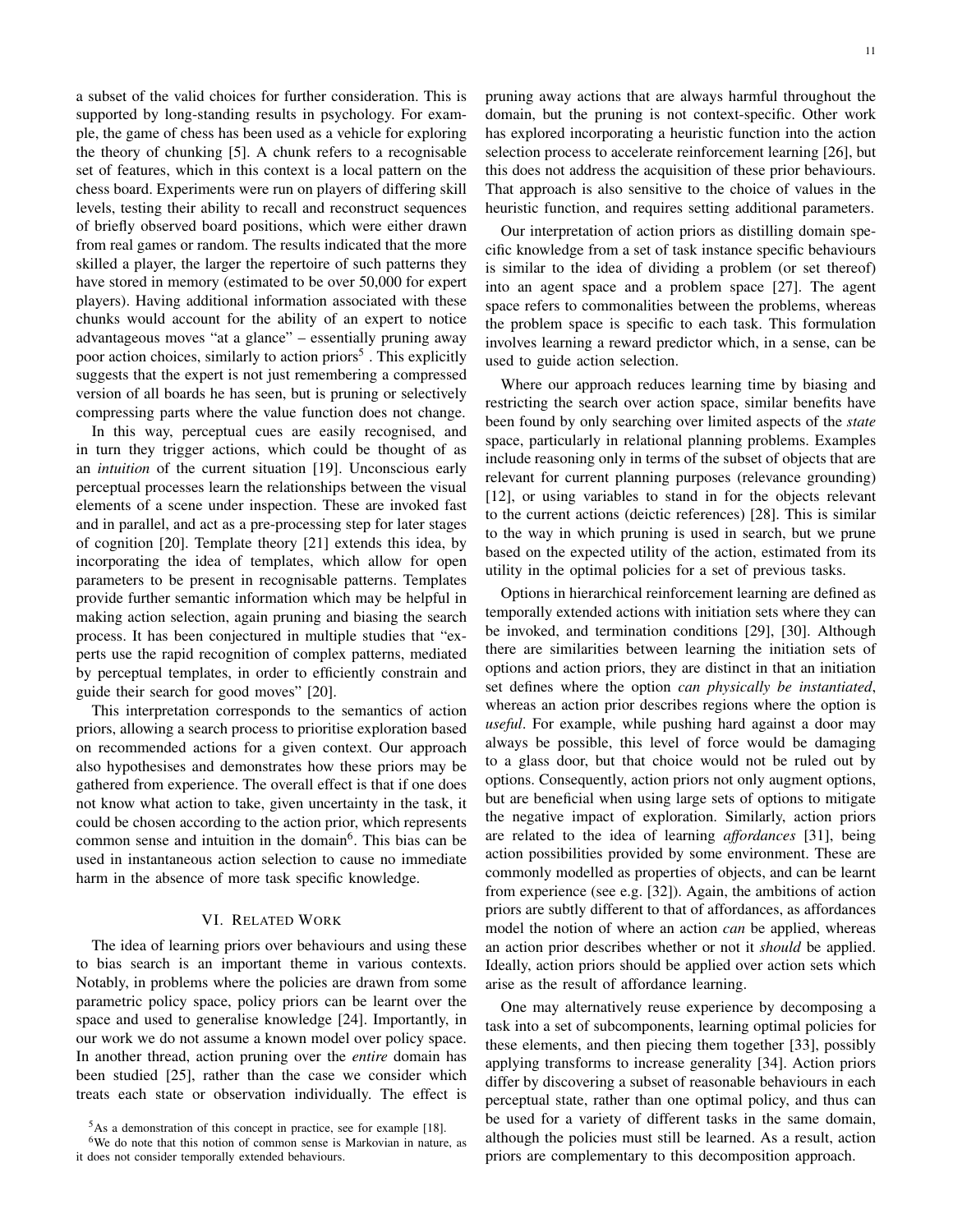*Novel Contributions:* The proposed action priors approach thus builds on existing attempts to formalise the way in which past experience can be generalised and applied to new situations, where the tasks differ. To the best of our knowledge, this is the first work to quantify the utility of each action in every state across a repertoire of different tasks, and use this to guide exploration and learning in new tasks.

## VII. CONCLUSION

We introduce the concept of action priors, as distributions over the action set of an agent, conditioned on either state or observations received. This provides a mechanism whereby an agent can, over the course of a lifetime, accumulate general knowledge about a domain in the form of local behavioural invariances. This is an important form of knowledge transfer, as it allows for a decision making agent to bias its search process towards previously useful choices.

As alluded to in Section V, pruning action possibilities is useful in other decision making paradigms. The same principle demonstrated here in the context of reinforcement learning could thus be applied to planning, and the action priors could be used to either prune certain actions or provide a preference list for depth-first search. In either case, this should guide the search toward solutions that have been previously encountered, allowing for focused search biased by experience. Provided there is structure to the behaviours in the domain, the result is that paths to reach a goal (either in the case of motion planning or classical planning) could be discovered faster through more directed search. This additionally adds an element of safety to the exploration process. As such, this principle has farreaching applications in real-world domains.

As shown, not only are action priors useful in practice, but they draw parallels to the way humans prune action choices automatically when making decisions. Hopefully further work in this direction can strengthen this connection of accelerating learning between human and artificial decision making.

# ACKNOWLEDGEMENTS

Subramanian Ramamoorthy acknowledges the support of the European Commission through SmartSociety Grant agreement no. 600854, under the programme FOCAS ICT-2011.9.10. The authors gratefully acknowledge the helpful and insightful comments made by the four anonymous reviewers, which greatly improved the quality of this paper.

#### **REFERENCES**

- [1] S. Koos, A. Cully, and J.-B. Mouret, "High resilience in robotics with a multi-objective evolutionary algorithm," *Genetic and evolutionary computation conference companion*, pp. 31–32, 2013.
- [2] S. Thrun, "Is learning the n-th thing any easier than learning the first?," *Advances in Neural Information Processing Systems*, pp. 640–646, 1996.
- [3] M. E. Taylor and P. Stone, "Transfer Learning for Reinforcement Learning Domains: A Survey," *Journal of Machine Learning Research*, vol. 10, pp. 1633–1685, 2009.
- [4] I. Havoutis and S. Ramamoorthy, "Motion planning and reactive control on learnt skill manifolds," *The International Journal of Robotics Research*, vol. 32, no. 9-10, pp. 1120–1150, 2013.
- [5] H. A. Simon and W. G. Chase, "Skill in Chess: Experiments with chessplaying tasks and computer simulation of skilled performance throw light on some human perceptual and memory processes," *American Scientist*, vol. 61, pp. 394–403, July-August 1973.
- [6] R. S. Sutton and A. G. Barto, *Reinforcement Learning: An Introduction*. The MIT Press, 1998.
- [7] C. J. Watkins and P. Dayan, "Q-Learning," *Machine Learning*, vol. 8, pp. 279–292, 1992.
- [8] B. S. Rosman, "Learning Domain Abstractions for Long Lived Robots", *Ph.D. Dissertation*, The University of Edinburgh, 2014.
- [9] B. S. Rosman and S. Ramamoorthy, "What good are actions? Accelerating learning using learned action priors," *International Conference on Development and Learning and Epigenetic Robotics*, November 2012.
- [10] L. P. Kaelbling, M. L. Littman, and A. R. Cassandra, "Planning and acting in partially observable stochastic domains," *Artificial Intelligence*, vol. 101, pp. 99–134, May 1998.
- [11] N. K. Jong and P. Stone, "State Abstraction Discovery from Irrelevant State Variables," *International Joint Conference on Artificial Intelligence*, pp. 752–757, August 2005.
- [12] T. Lang and M. Toussaint, "Relevance Grounding for Planning in Relational Domains," *European Conference on Machine Learning*, 2009.
- [13] B. S. Rosman and S. Ramamoorthy, "A Multitask Representation using Reusable Local Policy Templates," *AAAI Spring Symposium Series on Designing Intelligent Robots: Reintegrating AI*, 2012.
- [14] B. R. Donald, "On information invariants in robotics," *Artificial Intelligence*, vol. 72, no. 1, pp. 217–304, 1995.
- [15] B. Rosman, "Feature selection for domain knowledge representation through multitask learning," *International Conference on Development and Learning and Epigenetic Robotics (ICDL)*, 2014.
- [16] Q. J. Huys, N. Eshel, E. O'Nions, L. Sheridan, P. Dayan, and J. P. Roiser, "Bonsai trees in your head: how the Pavlovian system sculpts goal-directed choices by pruning decision trees," *PLoS computational biology*, vol. 8, no. 3, p. e1002410, 2012.
- [17] M. Strevens, *Tychomancy*. Harvard University Press, 2013.
- [18] D. Simons, "Memory for chess positions (featuring grandmaster Patrick Wolff)," https://www.youtube.com/watch?v=rWuJqCwfjjc, 2012.
- [19] H. A. Simon, "What is an "explanation" of behavior?," *Psychological Science*, vol. 3, no. 3, pp. 150–161, 1992.
- [20] M. Harre, T. Bossomaier, and A. Snyder, "The Perceptual Cues that Reshape Expert Reasoning," *Scientific Reports*, vol. 2, July 2012.
- [21] F. Gobet and H. A. Simon, "Templates in chess memory: A mechanism for recalling several boards," *Cognitive psychology*, vol. 31, no. 1, pp. 1– 40, 1996.
- [22] G. V. de la Cruz, B. Peng, W. S. Lasecki and M. E. Taylor, "Generating Real-Time Crowd Advice to Improve Reinforcement Learning Agents,' *Proceedings of the AAAI Workshop on Learning for General Competency in Video Games*, 2015.
- [23] F. Fernandez and M. Veloso, "Probabilistic policy reuse in a reinforcement learning agent," *Proceedings of the fifth international joint conference on Autonomous agents and multiagent systems*, 2006.
- [24] D. Wingate, N. D. Goodman, D. M. Roy, L. P. Kaelbling, and J. B. Tenenbaum, "Bayesian Policy Search with Policy Priors," *International Joint Conference on Artificial Intelligence*, 2011.
- [25] A. A. Sherstov and P. Stone, "Improving Action Selection in MDP's via Knowledge Transfer," *AAAI*, pp. 1024–1029, 2005.
- [26] R. A. C. Bianchi, C. H. C. Ribeiro, and A. H. R. Costa, "Heuristic Selection of Actions in Multiagent Reinforcement Learning," *International Joint Conference on Artificial Intelligence*, pp. 690–695, 2007.
- [27] G. D. Konidaris and A. G. Barto, "Autonomous shaping: Knowledge transfer in reinforcement learning," *Proceedings of the 23rd International Conference on Machine Learning*, pp. 489–496, 2006.
- [28] H. M. Pasula, L. S. Zettlemoyer, and L. P. Kaelbling, "Learning symbolic models of stochastic domains," *Journal of Artificial Intelligence Research*, vol. 29, pp. 309–352, May 2007.
- [29] D. Precup, R. S. Sutton, and S. Singh, "Theoretical results on reinforcement learning with temporally abstract options," *European Conference on Machine Learning*, 1998.
- [30] M. Pickett and A. G. Barto, "PolicyBlocks: An Algorithm for Creating Useful Macro-Actions in Reinforcement Learning," *International Conference on Machine Learning*, pp. 506–513, 2002.
- [31] J. J. Gibson, *The Ecological Approach to Visual Perception*. Lawrence Erlbaum Associates, Inc., 2nd ed., 1986.
- [32] J. Sun, J. L. Moore, A. Bobick, and J. M. Rehg, "Learning Visual Object Categories for Robot Affordance Prediction," *The International Journal of Robotics Research*, vol. 29, pp. 174–197, February/March 2010.
- [33] D. Foster and P. Dayan, "Structure in the Space of Value Functions," *Machine Learning*, vol. 49, pp. 325–346, 2002.
- [34] B. Ravindran and A. G. Barto, "Relativized Options: Choosing the Right Transformation," *Proceedings of the Twentieth International Conference on Machine Learning*, 2003.